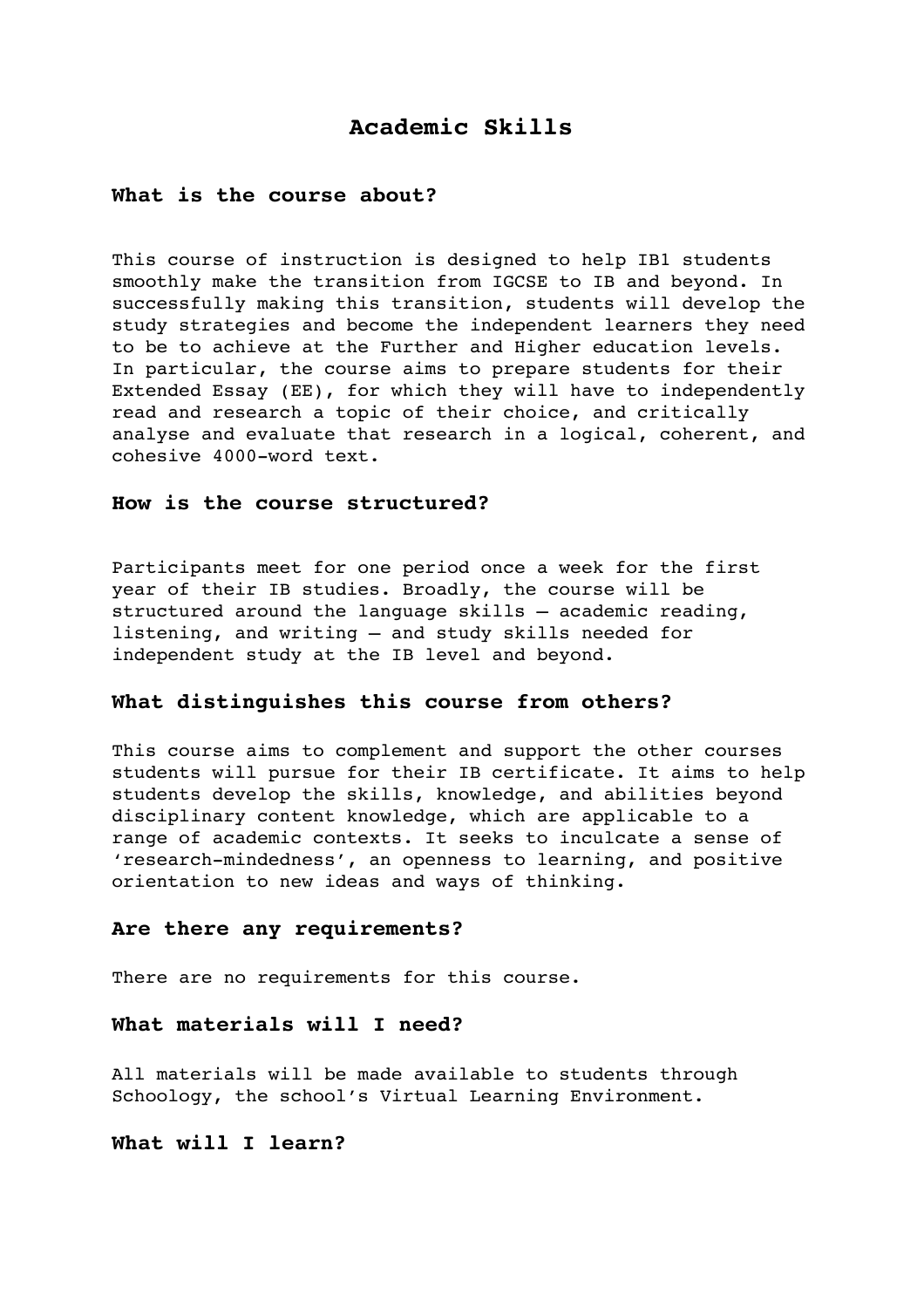This course will cover the following main areas of academic study, although the instructor will endeavour to remain responsive to the developing needs of the participants.

### **(i) Critical Reading:**

Skimming and scanning; Academic Reading Circle; critical thinking.

**(ii) Listening to and taking notes on lectures:** Common symbols and abbreviations; note-taking styles, incl. Cornell, linear and non-linear styles.

## **(iii)Academic Writing:**

Finding and evaluating sources; using other people's ideas: quoting, paraphrasing, summarising, synthesizing; referencing and citations (incl. integral and non-integral); structuring texts: academic genres (reports and essays) and paragraphing by rhetorical function and logical style.

## **(iv) Academic Language development:**

Hedging language; avoiding informal language; stance: separating writer's ideas from the authors' ideas; noun phrases; metadiscourse

**(v) Study skills:** 

Note-taking and note-making; proof-reading and copyediting; writing a detailed essay plan; mindmapping; planning and time-management.

# **What are the Learning Outcomes?**

On successful completion of the course, participants will be able to:

### **Reading**

- Analyse typical features of scientific essays and texts
- Use a clear purpose for reading a text
- Critically evaluate academic texts
- Understand the structure of textbooks and journals in finding relevant and useful information
- Read independently, adapting style of reading to different texts and purposes

# **Writing**

• Find and evaluate sources of evidence including tables and figures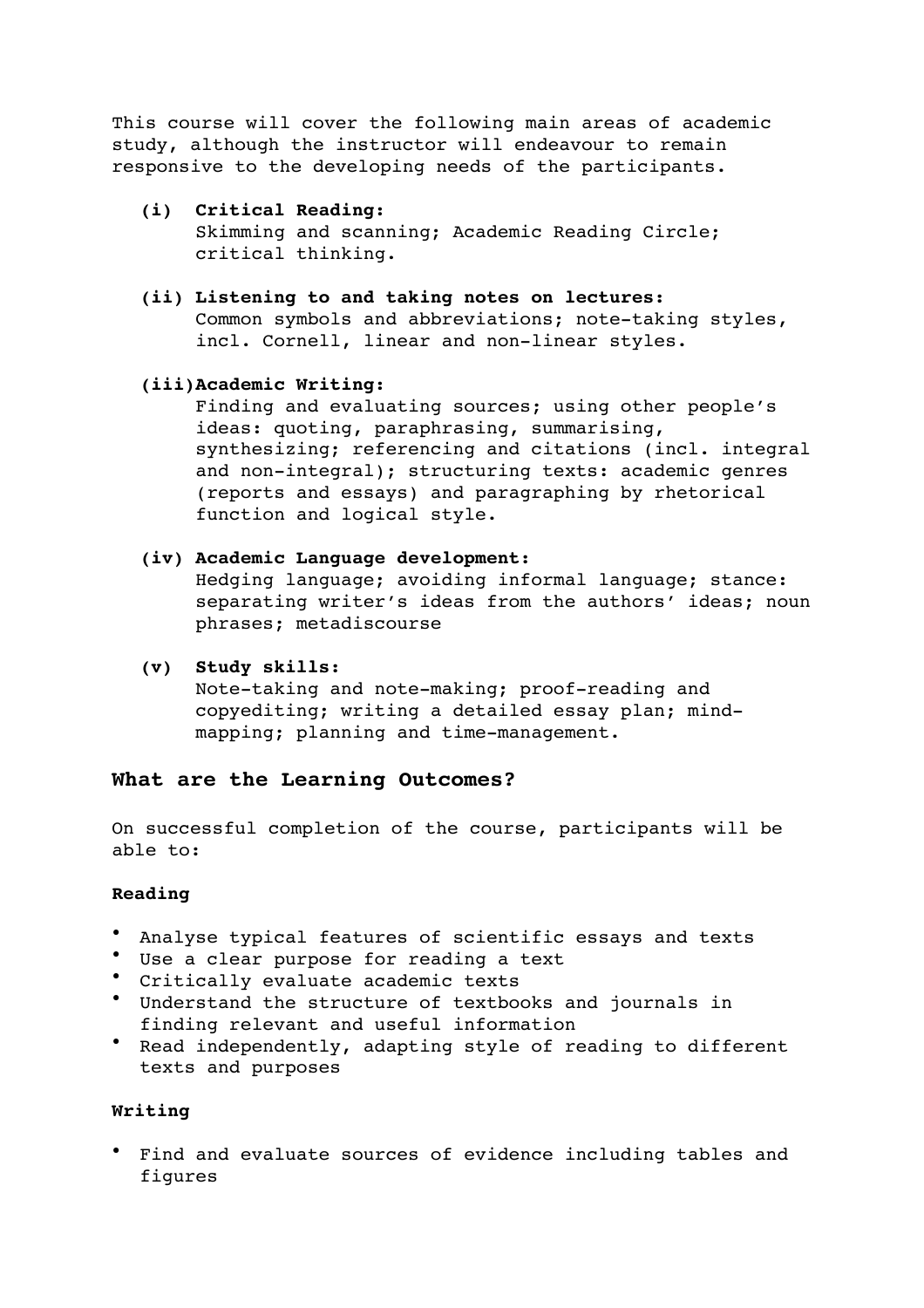- Synthesise notes for academic writing
- Avoiding plagiarism, incorporate others' work into a given piece of writing using summarising, paraphrasing, quotation and referencing
- Synthesize and evaluate information and arguments from a number of sources.
- Structure academic writing logically and clearly according to rhetorical function and needs
- Give coherence and cohesion to written academic texts

## **Listening and note-taking**

• Listen to and taking notes on academic lectures

# **Study skills**

- Find and select relevant sources with which to engage with the literature in the students' chosen field.
- Critically evaluate published sources as evidence to support claims
- Understand what the research process involves and how to approach research design
- Utilise good exam practice

## **How is the course assessed?**

This course is not assessed

# **In what ways does the Academic Skills syllabus promote the attributes of the IB learner profile?**

- 1. The *curiosity* attribute is developed through the various roles performed in the Academic Reading Circle component of the course, especially the roles of Connector and Contextualiser, in which students research different aspects of the source reading texts.
- 2. The *balanced* attribute will be practiced in students' writing as they practice, using various methods, 'hedging' their claims.
- 3. The *reflective* attribute is central to this course and is practiced on a lesson by lesson basis as we reflect on best practice in writing, reading, listening, and studying.
- 4. The *principled* attribute is developed in discussions on and practice in avoiding plagiarism and collusion in their writing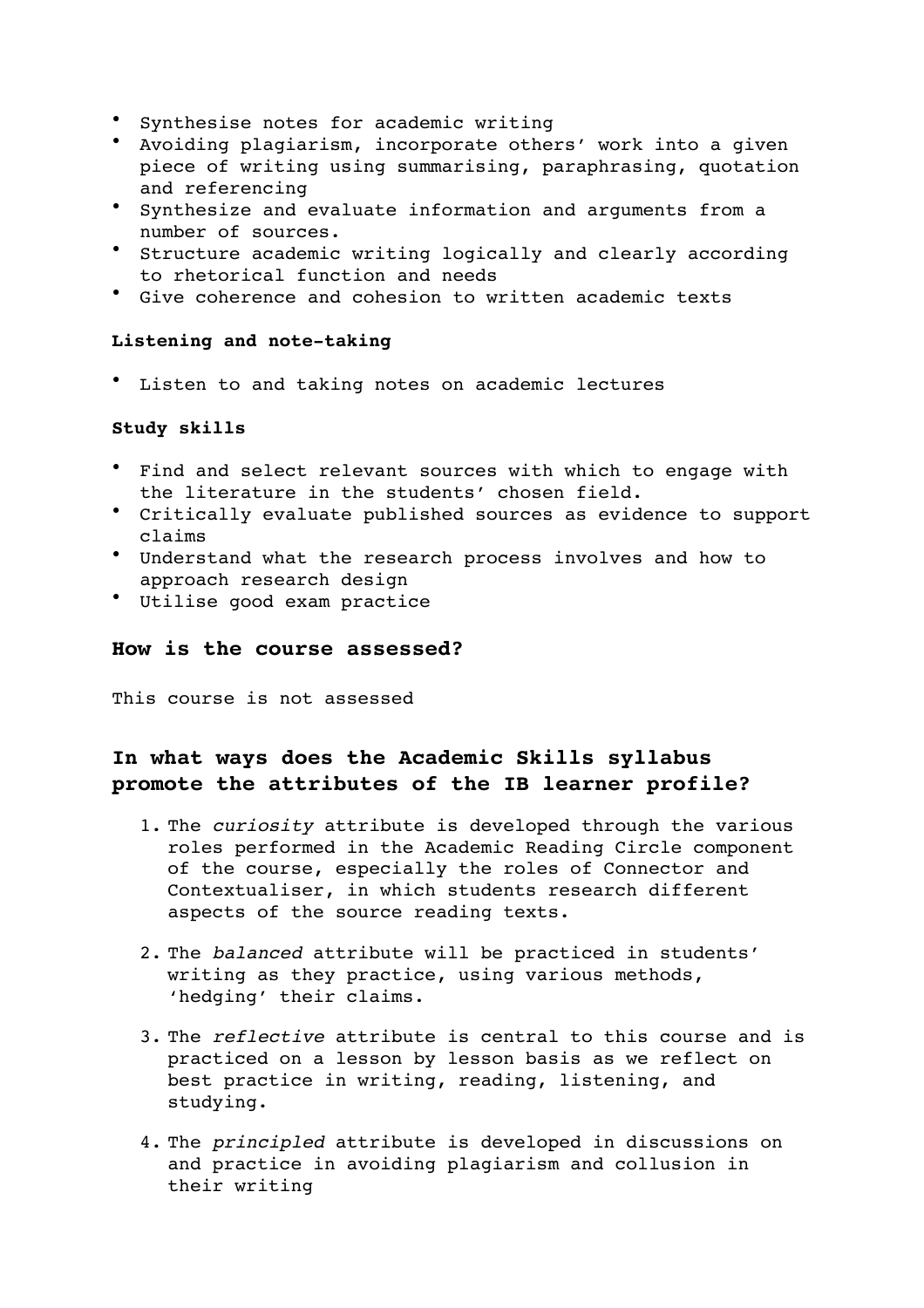5. The *communicative* attribute is developed as we practice writing different genres appropriate to different academic communities.

# **Where can I find more information about the course?**

Please feel free to email the Academic Skills teacher at

s.dale@bisc.krakow.pl

#### **Autumn Term**

| <b>Wee</b><br>k                                                                                                                                                                                                                                                                                                                                                                                                                                                                     | Learning objectives                                                                          | Activities (in brief)                                                                                                                                                                                                                |
|-------------------------------------------------------------------------------------------------------------------------------------------------------------------------------------------------------------------------------------------------------------------------------------------------------------------------------------------------------------------------------------------------------------------------------------------------------------------------------------|----------------------------------------------------------------------------------------------|--------------------------------------------------------------------------------------------------------------------------------------------------------------------------------------------------------------------------------------|
| $\mathbf{1}$                                                                                                                                                                                                                                                                                                                                                                                                                                                                        | Note-taking I:<br>listening to a lecture                                                     | Students should take notes in<br>their classes and when they read<br>and listen to lectures. Here<br>students practice taking notes<br>while listening to a lecture.                                                                 |
| $\mathcal{D}_{\mathcal{L}}^{\mathcal{L}}(\mathcal{L}) = \mathcal{D}_{\mathcal{L}}^{\mathcal{L}}(\mathcal{L}) = \mathcal{D}_{\mathcal{L}}^{\mathcal{L}}(\mathcal{L}) = \mathcal{D}_{\mathcal{L}}^{\mathcal{L}}(\mathcal{L}) = \mathcal{D}_{\mathcal{L}}^{\mathcal{L}}(\mathcal{L}) = \mathcal{D}_{\mathcal{L}}^{\mathcal{L}}(\mathcal{L}) = \mathcal{D}_{\mathcal{L}}^{\mathcal{L}}(\mathcal{L}) = \mathcal{D}_{\mathcal{L}}^{\mathcal{L}}(\mathcal{L}) = \mathcal{D}_{\mathcal{L}}$ | Note-taking II: using<br>symbols an organising<br>the page when note-<br>taking when reading | Students learn common symbols<br>and abbreviations and develop<br>their own for their own studies.<br>They consider different ways of<br>organising their notes (linear<br>an non-linear). They practice<br>reading and taking notes |
| $\mathcal{E}$                                                                                                                                                                                                                                                                                                                                                                                                                                                                       | Note-taking III:<br>listening to a lecture                                                   | Students try it out again with<br>their new techniques                                                                                                                                                                               |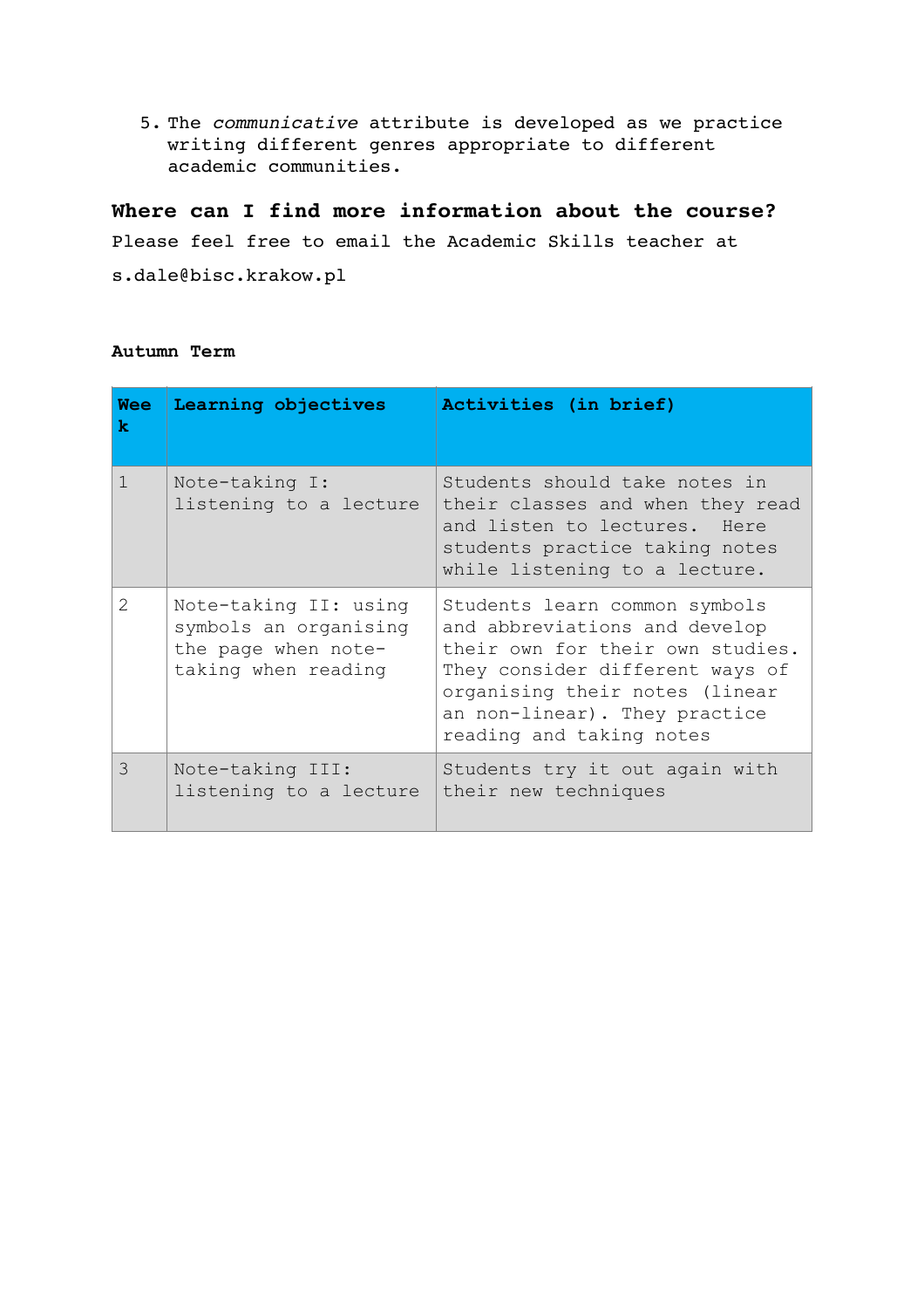| 4 | Synthesizing I                                  | The main point in this lesson is<br>that synthesis involves<br>developing a 'line of argument'.<br>The lesson is supposed to be<br>essentially discursive, however:<br>It's a chance to reflect on<br>their own writing practices.                                                                                                                               |
|---|-------------------------------------------------|------------------------------------------------------------------------------------------------------------------------------------------------------------------------------------------------------------------------------------------------------------------------------------------------------------------------------------------------------------------|
|   |                                                 | The lesson presents an analogy<br>between what their partners<br>report (as their 'perfect<br>holiday') and what researchers<br>report in academic texts; i.e.,<br>'the literature'. The task for<br>the lesson is to produce a 'line<br>of argument' synthesis based on<br>the discussions they have in<br>class.                                               |
| 5 | Synthesizing II                                 | Students practice<br>'synthesizing'. In this lesson<br>students are given abstracts<br>from academic journals which<br>they classify according to topic<br>and purpose.                                                                                                                                                                                          |
| 6 | Synthesizing III<br>creating an<br>architecture | Following from the previous<br>lesson, students are given a<br>different set of Abstracts to<br>read and classify. This time<br>less scaffolding is provided.<br>Students must themselves notice<br>consensus and dissensus in 'the<br>literature' provided.                                                                                                     |
| 7 | Synthesizing IV                                 | Like the previous two lessons<br>this lesson practices developing<br>an architecture for a review of<br>the literature. The focus is on<br>achieving a 'high pass', which<br>we visualize as an eagle flying<br>high above the land, from which<br>vantage point it can see the<br>peaks and troughs, confluences<br>and divergences, rivers and<br>tributaries. |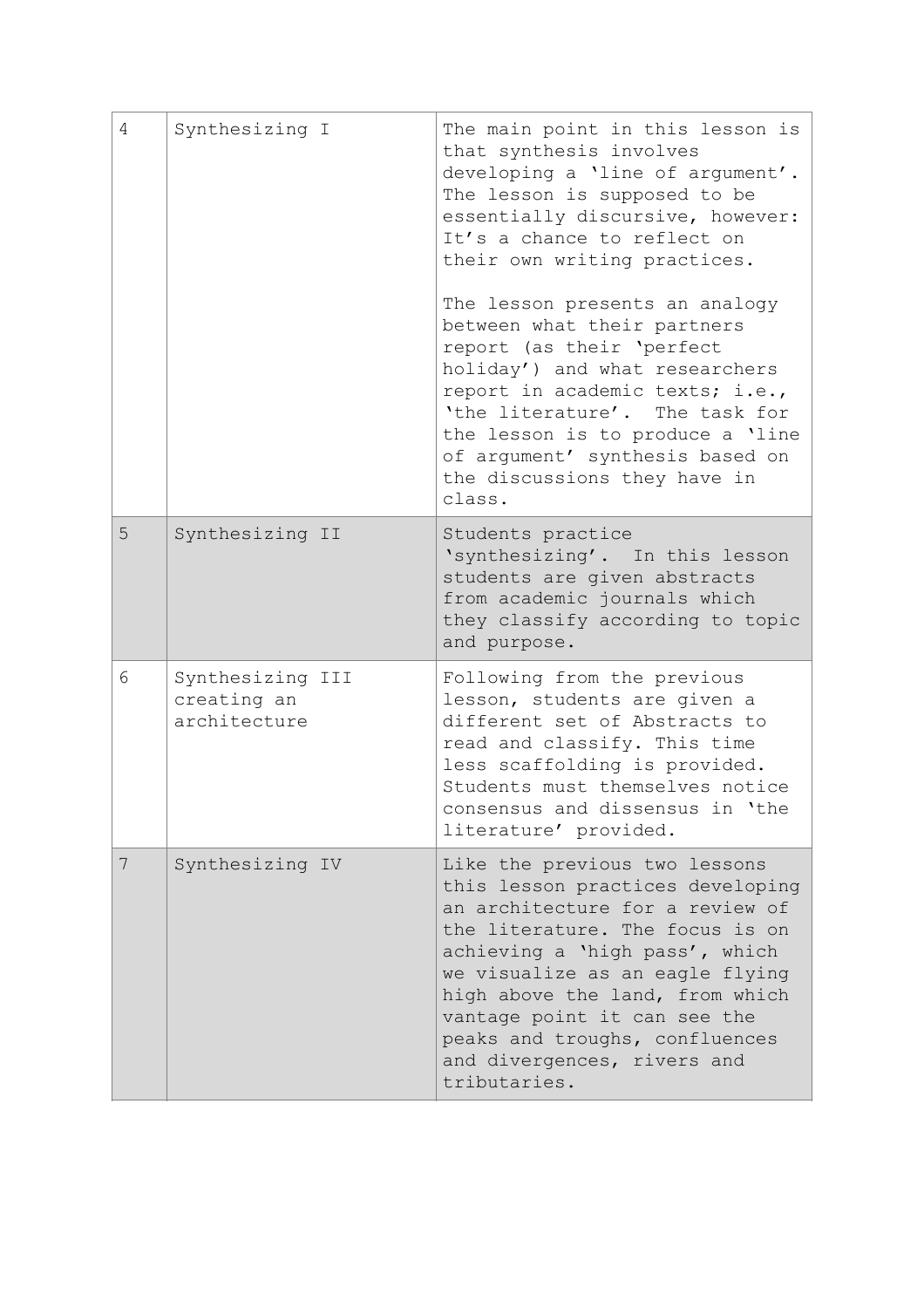| 8  | Analyzing arguments I                                                  | This lesson is a crash course in<br>'analytical' reading. They<br>distinguish between arguments<br>and explanations                                                                                  |
|----|------------------------------------------------------------------------|------------------------------------------------------------------------------------------------------------------------------------------------------------------------------------------------------|
| 9  | Analyzing arguments<br>II                                              | Students distinguish inductive<br>and deductive reasoning and look<br>at a range of 'argument<br>indicators'.                                                                                        |
| 10 | Analyzing<br>arguments<br>III                                          | Students distinguish between<br>various types of argument (which<br>turn on the different<br>relationships between<br>intermediate conclusions and<br>ultimate conclusions).                         |
| 11 | Evaluating arguments I                                                 | This lesson focuses on<br>'evaluating' (and beginning to<br>produce) causal explanations.<br>This is a very 'high level'<br>skill, which, as IB students,<br>they should be beginning to<br>develop. |
| 12 | Evaluating arguments<br>II                                             | Students continue to evaluate<br>different types of argument<br>looking at evidence (and sources<br>of evidence)                                                                                     |
| 13 | The power of words:<br>presentation making I:<br>rhetorical techniques | Three rhetorical techniques used<br>to give power to your words:<br>tripling, contrast, and list of<br>three                                                                                         |
| 14 | The power of words:<br>presentation making II                          | Students analyze and evaluate an<br>example: Gettysburg Address                                                                                                                                      |
| 15 | The power of words:<br>presentation making I                           | Students analyze and evaluate an<br>example: Pink's Tedtalk: science<br>of motivation                                                                                                                |

**Winter Term**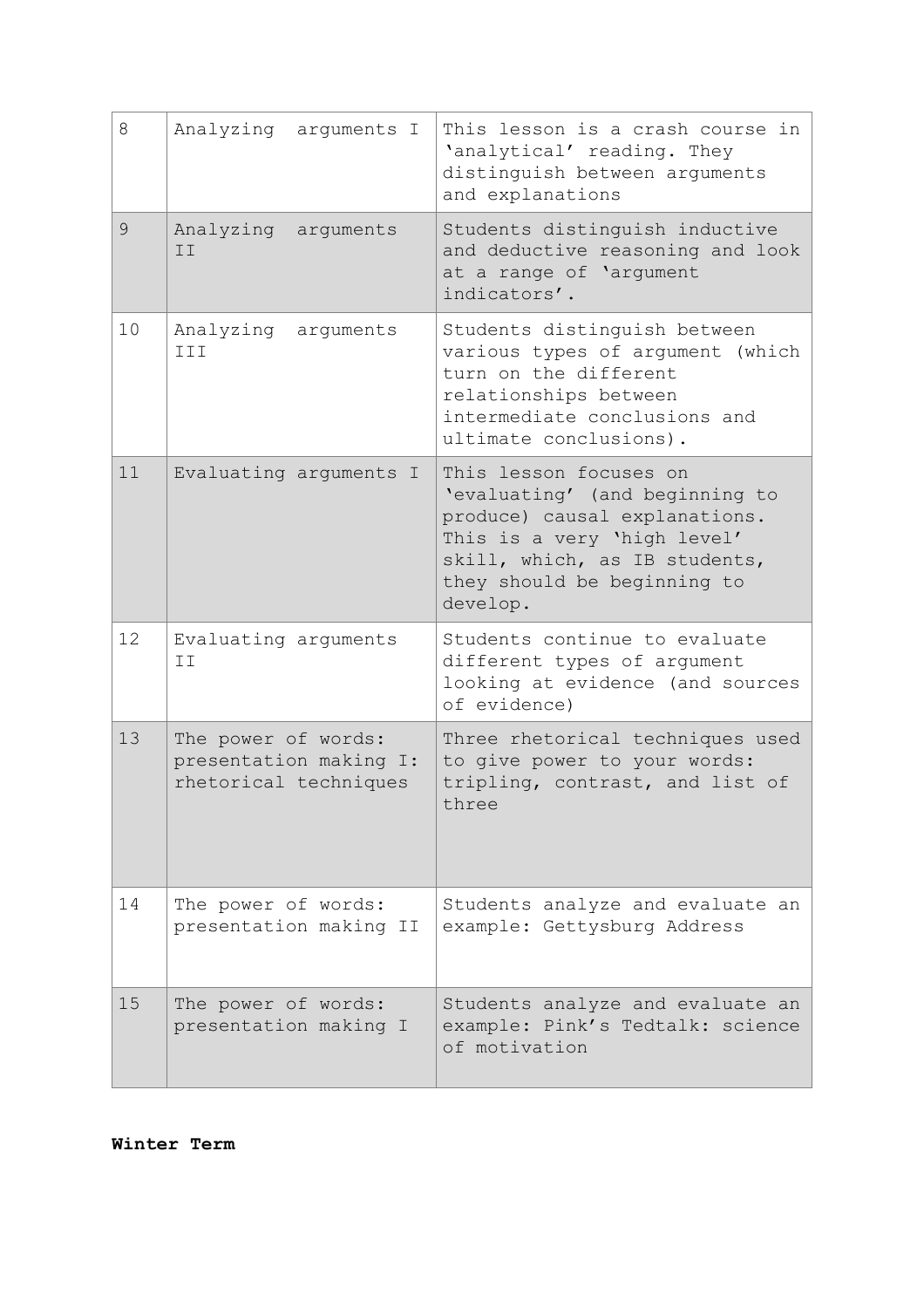| $\mathbf 1$    | Plagiarism I defining it<br>ethically                                   | In this lesson students are<br>introduced to the notion of<br>'plagiarism'. Students are<br>encouraged to reflect on the<br>ethical dimensions of the<br>practice, to see it is both<br>dishonest and unfair. |
|----------------|-------------------------------------------------------------------------|---------------------------------------------------------------------------------------------------------------------------------------------------------------------------------------------------------------|
| $\overline{2}$ | Plagiarism II: an<br>overview of how to use<br>other people's ideas     | Techniques of using other's<br>ideas: paraphrasing, summarising,<br>and quoting; in-text citations<br>and references                                                                                          |
| 3              | Plagiarism III: cite it<br>right (referencing)                          | Referencing of different types of<br>texts (Harvard APA) and in-text<br>citations (including secondary<br>citations                                                                                           |
| $\overline{4}$ | Plagiarism IV: detecting<br>it                                          | Students read through a series of<br>student texts and compare them to<br>the original texts from which<br>they were developed to identify<br>whether the student text is a<br>product of plagiarism.         |
| 5              | Plagiarism V: creating<br>voice                                         | Students look at the problem of<br>correct placement of in-text<br>citations to accurately<br>distinguish 'voices' (writer and<br>$author(s)$ )                                                               |
| 6              | Using other people's<br>ideas I: Presenting<br>stance                   | Students look at the use of<br>reporting verbs to convey<br>'stance' towards works cited                                                                                                                      |
| 7              | Using other people's<br>ideas II: Paraphrasing<br>practice: an overview | Students look at the different<br>linguistic strategies for<br>accurately paraphrasing other<br>people's ideas                                                                                                |
| 8              | Using other people's<br>ideas III: summarizing<br>with a purpose        | Students analyse and evaluate<br>example summaries in terms of<br>accuracy, possible poor<br>scholarship or plagiarism as well<br>as style and purpose                                                        |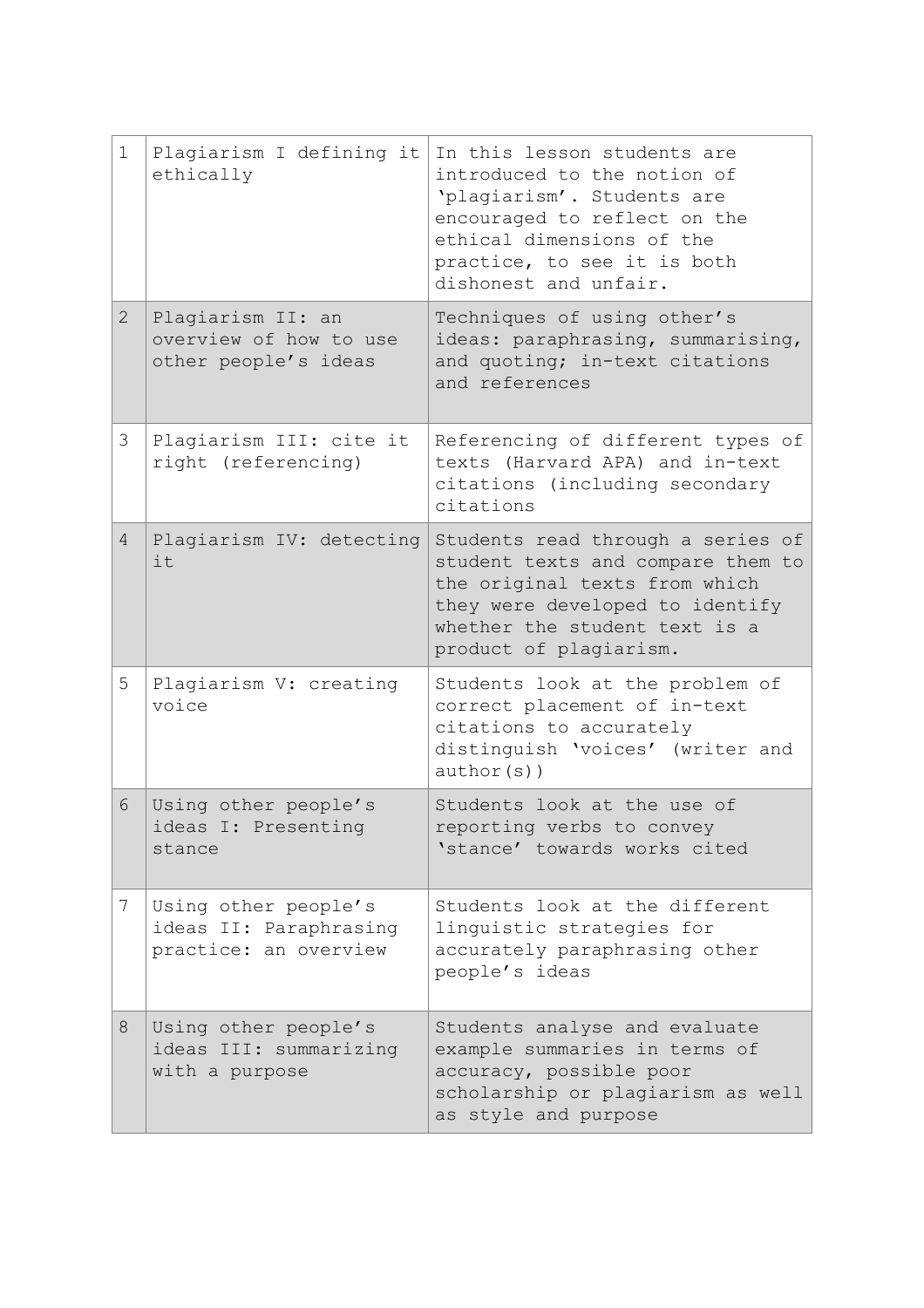| 9      | Using other people's<br>ideas IV:<br>Summarising practice | Students practice summarizing<br>with a purpose                                                                                     |
|--------|-----------------------------------------------------------|-------------------------------------------------------------------------------------------------------------------------------------|
| $\cap$ | Writing an Introduction<br>to the EE 1:                   | Students are introduced to the<br>CARS model of an introduction.<br>Students reflect on the purposes<br>of an Introduction          |
|        | Writing an Introduction<br>to the EE II:                  | Using the CARS model students<br>'introduce' the research they<br>have collected for their EE.<br>This is followed by $Q$ and $A$ . |

# **Summer Term**

| <b>Wee</b><br>$\mathbf k$ | Learning objectives                                                                                             | Activities (in brief)                                                                                                            |
|---------------------------|-----------------------------------------------------------------------------------------------------------------|----------------------------------------------------------------------------------------------------------------------------------|
| $\mathbf 1$               | Writing paragraphs<br>with coherence and<br>cohesion I: Paragraph<br>structure inductive<br>and deductive style | Students consider the two logical<br>ways of presenting a line of<br>thought - top-down and bottom up.                           |
| $\overline{2}$            | Writing paragraphs<br>with coherence and<br>cohesion II:<br>Paragraph unity and<br>writing topic<br>sentences   | Students read model texts to see<br>how paragraphs develop the<br>'controlling idea' in the topic<br>sentence.                   |
| 3                         | Writing paragraphs<br>with coherence and<br>cohesion III:<br>Paragraph coherence<br>and cohesion 1              | Students consider the importance<br>of logical sequencing of ideas<br>and how to make clear, effective<br>transitioning in texts |
| $\overline{4}$            | Writing paragraphs<br>and essays and<br>reports I: Rhetorical<br>functions 1                                    | Paragraph structure: an overview<br>of the rhetorical functions by<br>which paragraphs are organized.                            |
| 5                         | Writing paragraphs<br>and essays and<br>reports II:<br>Rhetorical functions<br>2                                | Student look at how to organize a<br>paragraph around the rhetorical<br>functions of: Comparison and<br>contrast                 |